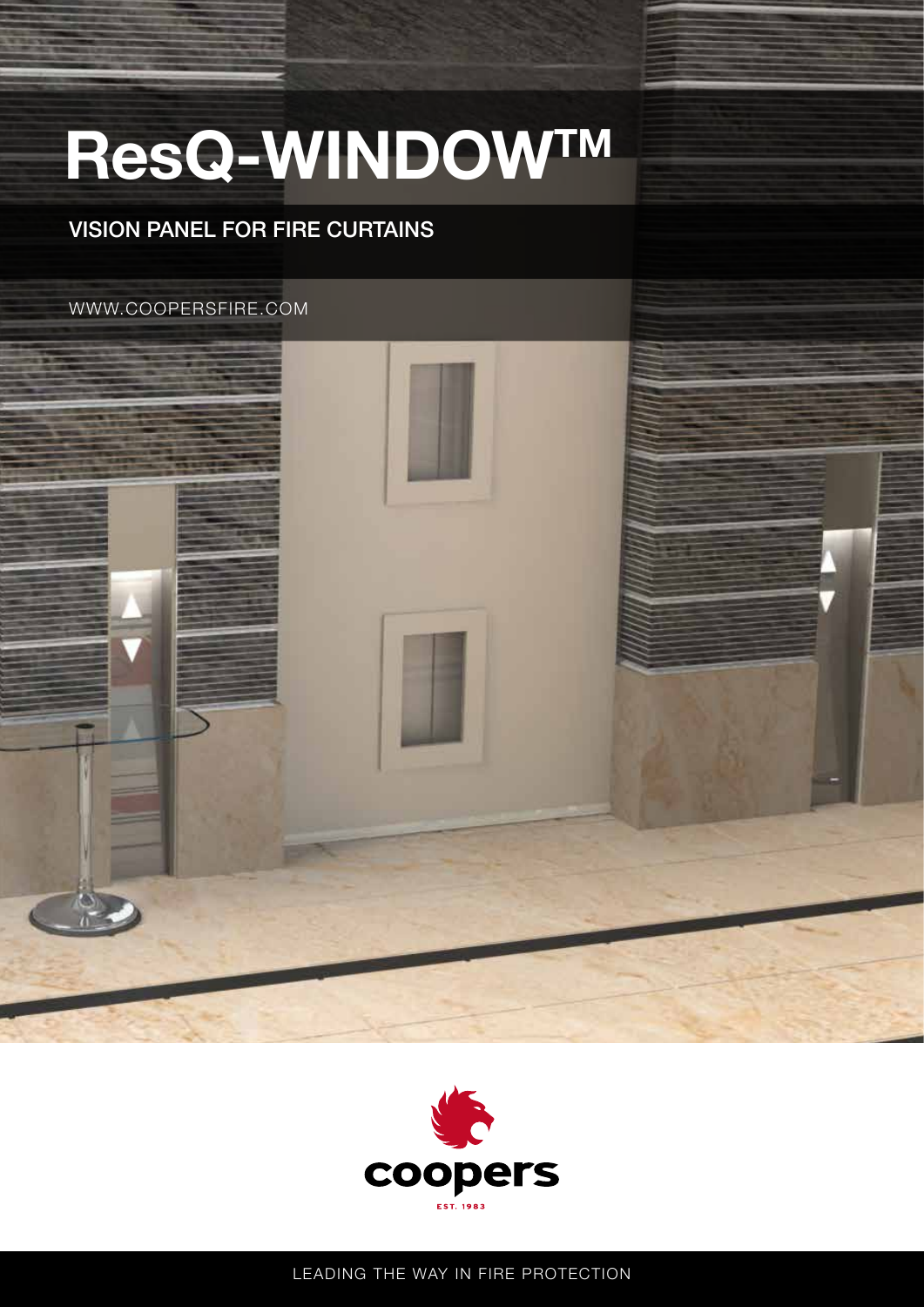

LEADING THE WAY IN FIRE PROTECTION



## **FEATURES**

- See through a deployed curtain as a means of escape
- Safely egress from lifts
- Suitable for lift lobby muster points
- First responder can clear a building faster
- First responder can see the presence of an occupant on the other side of a curtain
- First responder can see the presence of fire on the other side of a curtain
- First responder can see the presence of smoke on the other side of a curtain



ResQ-Window™ can withstand temperatures in excess of 1000°C with 2 hours integrity (E120) and is compliant with BS 8524-1.



The ResQ-Window™ can be installed into a Coopers Fire fire curtain allowing building occupants and first responders to see through the curtain after it has been deployed.

The curtain with a vision panel is designed for:

The ResQ-Window<sup>™</sup> is tested and compliant to BS 8524-1 and tested to BS EN 1634-1. It is third party approved and certified to E120 EW30 (120 mins fire resistance and 30 mins radiant heat).



- Escape routes incorporating doorways and corridors
- Lift openings and lobbies
- Areas where Fire Marshals and the Fire and Rescue Service may need to assess prior to entry

BS 9999 and Approved Document B both reference the requirement and benefits of vision panels used in fire safety in occupied buildings.

The ResQ-Window™ can be positioned to allow a low and high level view through the curtain if required.

## **BENEFITS**

- ResQ-Window™ can withstand temperatures up to 1000°c
- ResQ-Window™ can be installed to any standard fire curtain
- ResQ-Window™ is compliant with BS 8524-1 and tested to BS EN 1634-1
- ResQ-Window™ has 2 hours integrity (120 minutes fire resistance)
- ResQ-Window™ is strong, flexible and has no toxic gassing or surface flaming when exposed to fire
- **ResQ-Window™** is made from specialised high purity silica fabrics, extremely high purity silicone optical resins, and nano-particle silica opacifiers